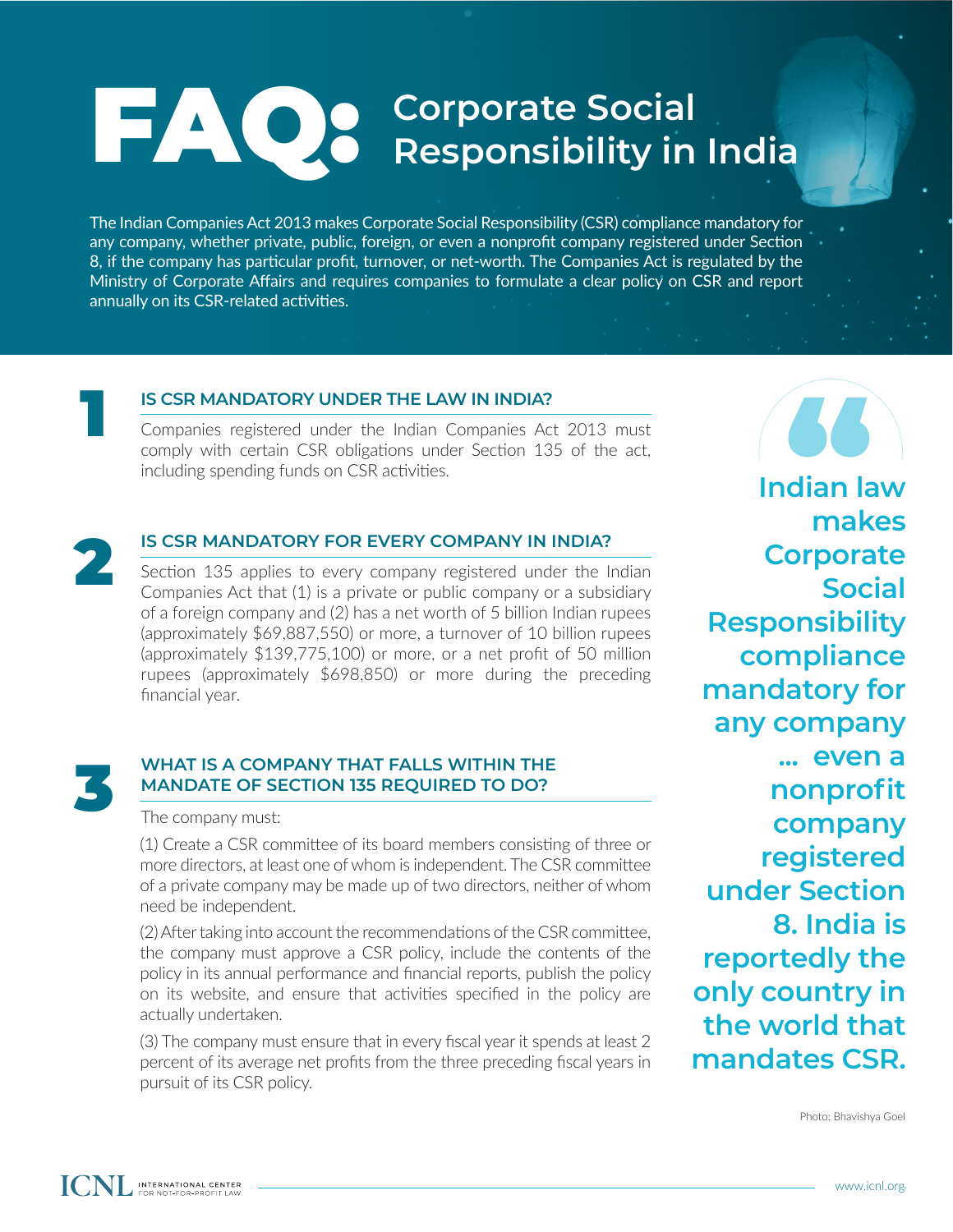

#### **WHAT IF A COMPANY FAILS TO SPEND ADEQUATELY ON CSR?**

According to Section 135, if a company fails to spend the required amount on CSR, the board must specify the reasons for not doing so in the company's annual performance and financial reports.

Article 21 of the new Companies (Amendment) Act 2019 has not yet come into force, but lays out additional requirements for companies that fail to spend the required amount on CSR. If the company has ongoing CSR projects, it must transfer the unspent funds to a special account specified in the Second Schedule of the Reserve Bank of India Act (2934) within 30 days of the end of the fiscal year, and spend the funds on CSRrelated activities within 3 years of the transfer date. If the company does not have an ongoing CSR project, it must transfer the unspent funds to a fund specified in Schedule VII of the Indian Companies Act 2013 within 6 months of the end of the fiscal year. Funds in Schedule VII include those set up by the central government for the socio-economic development, relief, and welfare of marginalized groups, among others.

Schedule VII of the Indian Companies Act 2013 provides an illustrative list of CSR activities, which opens a wide range of possible activities. The Ministry of Corporate Affairs has clarified that this is "an illustrative list and must be interpreted liberally." The list includes: **ARE CSR ACTIVITIES SET FORTH IN THE LAW?**<br>
Schedule VII of the Indian Companies Act 2013 provide<br>
list of CSR activities, which opens a wide range of possible

> (1) Eradicating hunger, poverty, and malnutrition; promoting healthcare, including preventive health care and sanitation (e.g., contributing to the Swach Bharat Kosh or Clean India Initiative set up by the central government to promote sanitation); and making safe drinking water available.

> (2) Promoting education, including special education and employment-enhancing vocational skills, especially among children, women, the elderly, and differently abled, as well as livelihood enhancement projects.

> (3) Promoting gender equality; empowering women; setting up homes and hostels for women and orphans; setting up old-age homes, day care centers, and other facilities for senior citizens; and establishing measures for reducing inequalities faced by socially and economically marginalized groups.

> (4) Ensuring environmental sustainability, ecological balance, the protection of flora and fauna, animal welfare, agro-forestry, the conservation of natural resources; and maintaining the quality of soil, air, and water, including contribution to the Clean Ganga Fund set up by the central government to rejuvenate the Ganga River.

> (5) Protecting India's national heritage, art, and culture, including the restoration of buildings and sites of historical importance and works of art; setting up public libraries; and contributing to the promotion and development of traditional arts and handicrafts.

> (6) Setting forth measures for the benefit of veterans, war widows, and their dependents.

> (7) Training to promote rural sports, nationally recognized sports, Paralympic sports, and Olympic sports.

#### *Continues next page*

### **ARE THERE SPECIFIC DOS AND DON'TS FOR CSR ACTIVITIES?**

A company should observe certain rules in carrying out CSR activities.

(1) The company should undertake CSR activities in project mode. Giving a donation to an NPO to "continue its good work" does not constitute CSR. The NPO must have a definite plan or project to address a social need within a given time frame, along with clear goals, objectives, inputs, outputs, and outcomes.

(2) One-off events, such as marathons, awards, charitable contributions, advertisements, and sponsorships of TV programs, do not qualify as CSR activities.

(3) Only CSR projects, programs, or activities undertaken in India count towards the CSR requirement.

(4) CSR projects, programs, and activities that benefit only company employees and their families are not considered CSR activities.

(5) Direct or indirect contributions to any political party under Section 182 of the Act are not considered CSR activities.